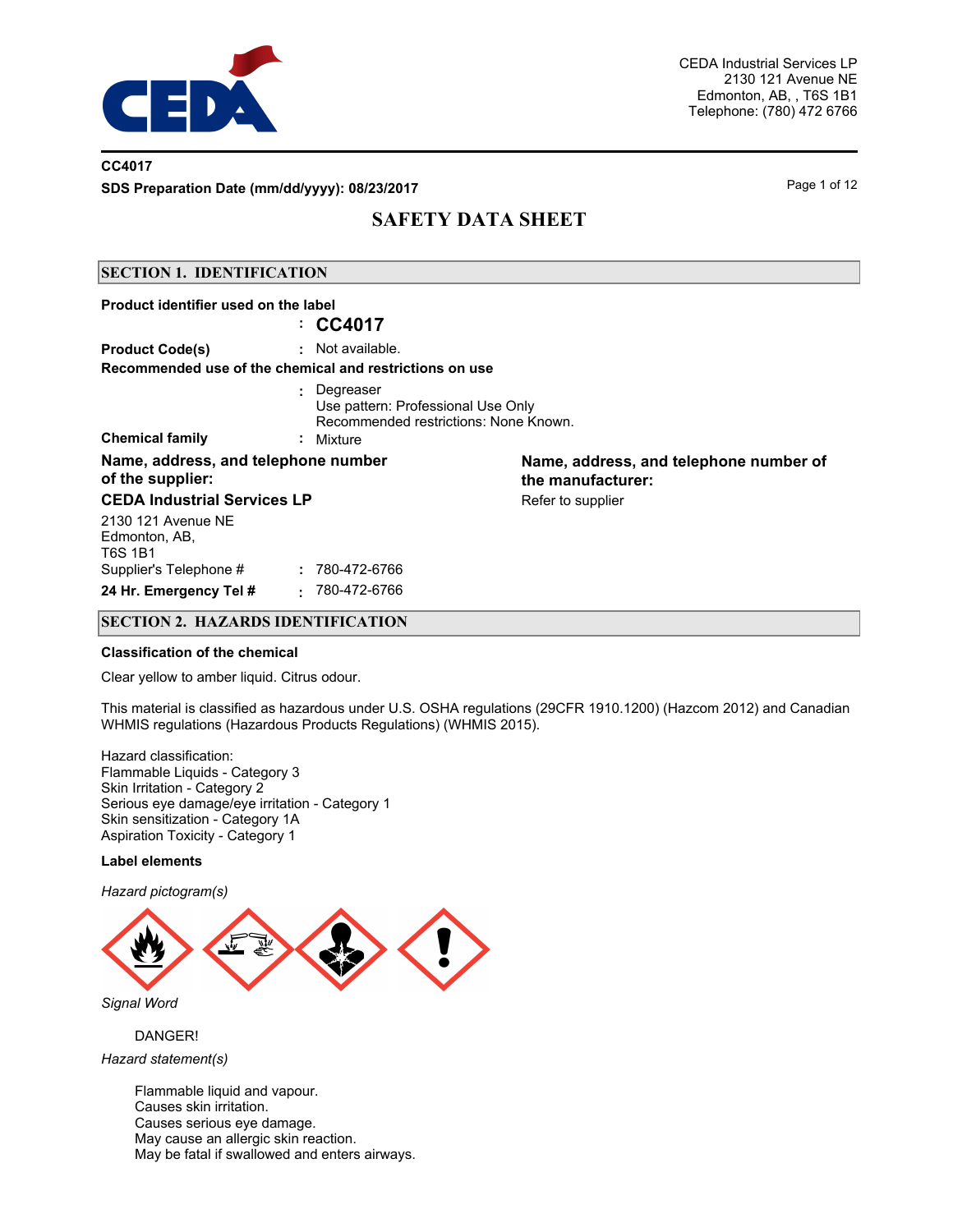

### **CC4017 SDS Preparation Date (mm/dd/yyyy): 08/23/2017** Page 2 of 12

# **SAFETY DATA SHEET**

### *Precautionary statement(s)*

Keep away from heat/sparks/open flames/hot surfaces. - No smoking. Keep container tightly closed. Use non-sparking tools. Take precautionary measures against static discharge. Ground and bond container and receiving equipment. Avoid breathing mist or vapours. Use explosion-proof electrical and ventilating equipment. Wash hands after handling. Contaminated work clothing must not be allowed out of the workplace. Wear protective gloves and eye/face protection. IF IN EYES: Rinse cautiously with water for several minutes. Remove contact lenses, if present and easy to do.

Continue rinsing. Immediately call a POISON CENTRE or doctor/physician. IF ON SKIN (or hair): Remove/Take off immediately all contaminated clothing. Rinse skin with water/shower. Wash contaminated clothing before reuse. If skin irritation or rash occurs: Get medical advice/attention. IF SWALLOWED: Immediately call a POISON CENTER or doctor/physician. Do NOT induce vomiting. In case of fire: Use water fog, dry chemical, CO2 or 'alcohol' foam to extinguish.

Store in a well-ventilated place. Keep cool. Store locked up.

Dispose of contents/container in accordance with local regulation.

### **Other hazards**

Other hazards which do not result in classification: Ingestion may cause gastrointestinal irritation, nausea, vomiting and diarrhea. Inhalation of high concentrations may cause dizziness, disorientation, incoordination, narcosis, nausea or narcotic effects.

### **SECTION 3. COMPOSITION/INFORMATION ON INGREDIENTS**

#### Mixture

| <b>Chemical name</b>                                                               | Common name and synonyms                                                       | <u>CAS#</u> | Concentration (% by weight) |
|------------------------------------------------------------------------------------|--------------------------------------------------------------------------------|-------------|-----------------------------|
| Hydrocarbons, terpene processing<br>by-products                                    | Terpene                                                                        | 68956-56-9  | $50.0 - 55.0$               |
| Benzenesulfonic acid, C10-16-alkyl<br>derivatives, compounds with<br>2-Propanamine | Benzenesulfonic acid.<br>C10-16-alkyl derivs., compds.<br>with 2-propanamine   | 68584-24-7  | $20.0 - 22.0$               |
| 2-butoxyethanol                                                                    | Ethylene glycol monobutyl ether<br>butyl cellosolve<br>Glycol Ether EB<br>FGBF | 111-76-2    | $10.0 - 15.0$               |
| Nonylphenol, ethoxylated                                                           | Polyethylene glycol nonylphenyl<br>ether                                       | 9016-45-9   | $7.0 - 10.0$                |

The % concentrations for the above listed chemicals will vary from batch to batch. Concentrations listed represent the actual concentration range for each chemical.

### **SECTION 4. FIRST-AID MEASURES**

#### **Description of first aid measures**

*Ingestion* **:**

Do NOT induce vomiting. Have victim rinse mouth with water, then give one to two glasses of water to drink. Never give anything by mouth to an unconscious person. Immediately call a POISON CENTER or doctor/physician.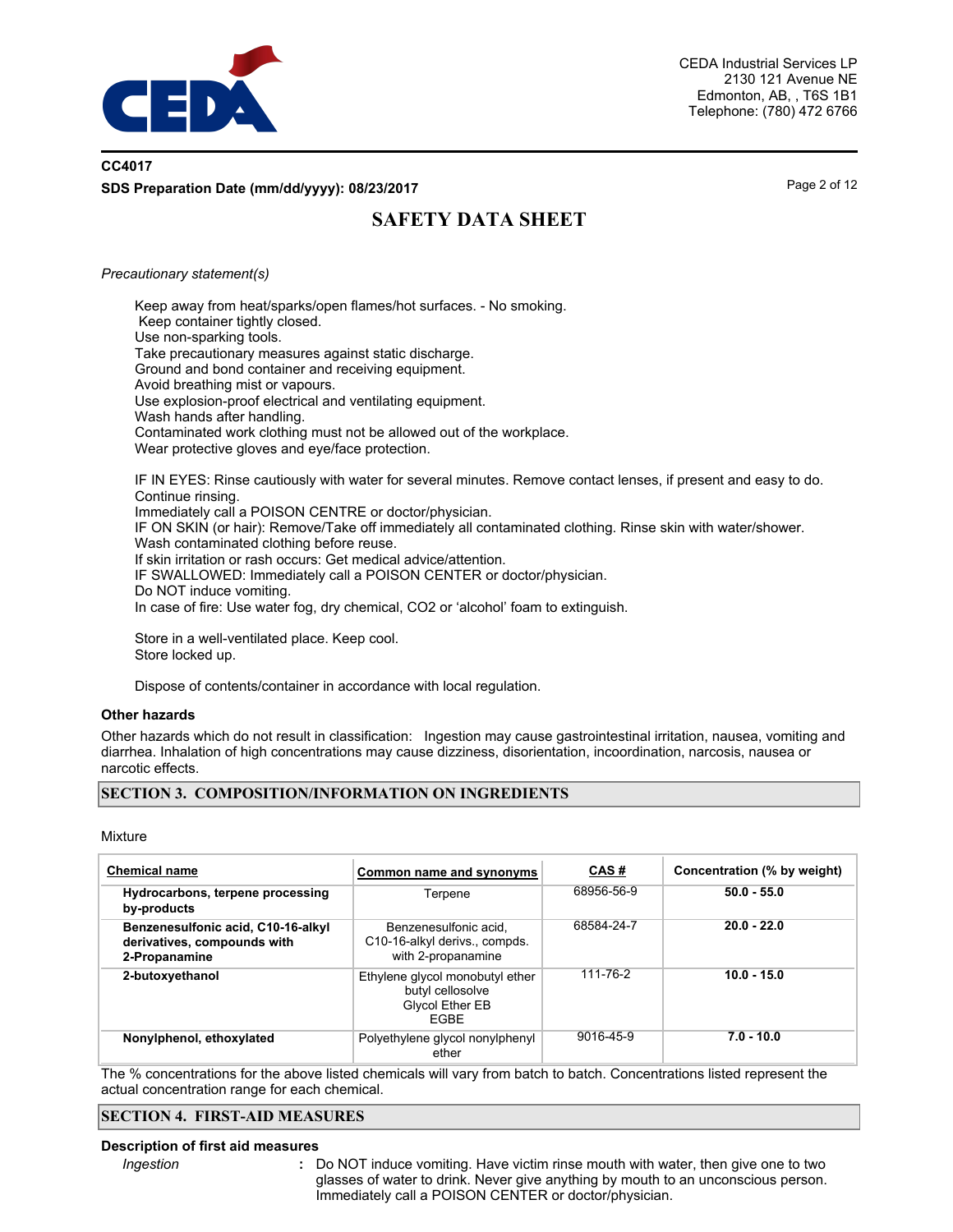

### **CC4017 SDS Preparation Date (mm/dd/yyyy): 08/23/2017** Page 3 of 12

# **SAFETY DATA SHEET**

| Inhalation   | : If inhaled, move to fresh air. If breathing is difficult, give oxygen by qualified medical<br>personnel only. If breathing has stopped, give artificial respiration. Obtain medical<br>attention if symptoms develop and persist.                                                                                                                                                                                                                                                                                                                                                                                                                                |
|--------------|--------------------------------------------------------------------------------------------------------------------------------------------------------------------------------------------------------------------------------------------------------------------------------------------------------------------------------------------------------------------------------------------------------------------------------------------------------------------------------------------------------------------------------------------------------------------------------------------------------------------------------------------------------------------|
| Skin contact | : Flush skin with large amounts of water. If irritation or symptoms develop, seek medical<br>attention.                                                                                                                                                                                                                                                                                                                                                                                                                                                                                                                                                            |
| Eye contact  | : Flush eyes with water for at least 20 minutes. Immediately call a POISON CENTER or<br>doctor/physician.                                                                                                                                                                                                                                                                                                                                                                                                                                                                                                                                                          |
|              | Most important symptoms and effects, both acute and delayed                                                                                                                                                                                                                                                                                                                                                                                                                                                                                                                                                                                                        |
|              | : Causes serious eye damage. Symptoms may include redness, pain, tearing and<br>conjunctivitis. Permanent eye damage including blindness could result. Causes skin<br>irritation. Symptoms may include redness, itching and swelling. May cause an allergic<br>skin reaction (e.g. swelling, rash and eczema). Aspiration hazard. Aspiration into the<br>lungs during swallowing or subsequent vomiting may cause chemical pneumonitis.<br>which can be fatal. Inhalation of high concentrations may cause dizziness,<br>disorientation, incoordination, narcosis, nausea or narcotic effects. Ingestion may<br>cause irritation of the mouth, throat and stomach. |
|              | halication of any immediate medical attention and enecial treatment needed                                                                                                                                                                                                                                                                                                                                                                                                                                                                                                                                                                                         |

**ai attention and special treatment needed** 

**:** Treat symptomatically. Aspiration hazard.

### **SECTION 5. FIRE-FIGHTING MEASURES**

#### **Extinguishing media**

*Suitable extinguishing media*

**:** Use media suitable to the surrounding fire such as water fog or fine spray, alcohol foams, carbon dioxide and dry chemical.

*Unsuitable extinguishing media*

**:** Do not use a solid water stream as it may scatter and spread fire.

### **Special hazards arising from the substance or mixture / Conditions of flammability**

Flammable liquid and vapor. .Burning may produce irritating, toxic and obnoxious **:** fumes.Vapours may be heavier than air and may collect in confined and low-lying areas.

### **Flammability classification (OSHA 29 CFR 1910.106)**

**:** Flammable Liquids - Category 3

### **Hazardous combustion products**

May form toxic materials, such as carbon dioxide, carbon monoxide, various **:** hydrocarbons, nitrigen compounds, etc. when burned.

### **Special protective equipment and precautions for firefighters**

*Protective equipment for fire-fighters*

**:** Firefighters must use standard protective equipment including flame retardant coat, helmet with face shield, gloves, rubber boots, and in enclosed spaces, SCBA.

*Special fire-fighting procedures*

**:** Firefighters should wear proper protective equipment and self-contained breathing apparatus with full face piece operated in positive pressure mode. Move containers from fire area if safe to do so. Water spray may be useful in cooling equipment exposed to heat and flame.

### **SECTION 6. ACCIDENTAL RELEASE MEASURES**

#### **Personal precautions, protective equipment and emergency procedures**

Restrict access to area until completion of clean-up. Ensure clean-up is conducted by **:** trained personnel only. Wear suitable protective equipment. Refer to protective measures listed in sections 7 and 8. Restrict access to area until completion of clean-up.

**Environmental precautions :** Ensure spilled product does not enter drains, sewers, waterways, or confined spaces. **Methods and material for containment and cleaning up**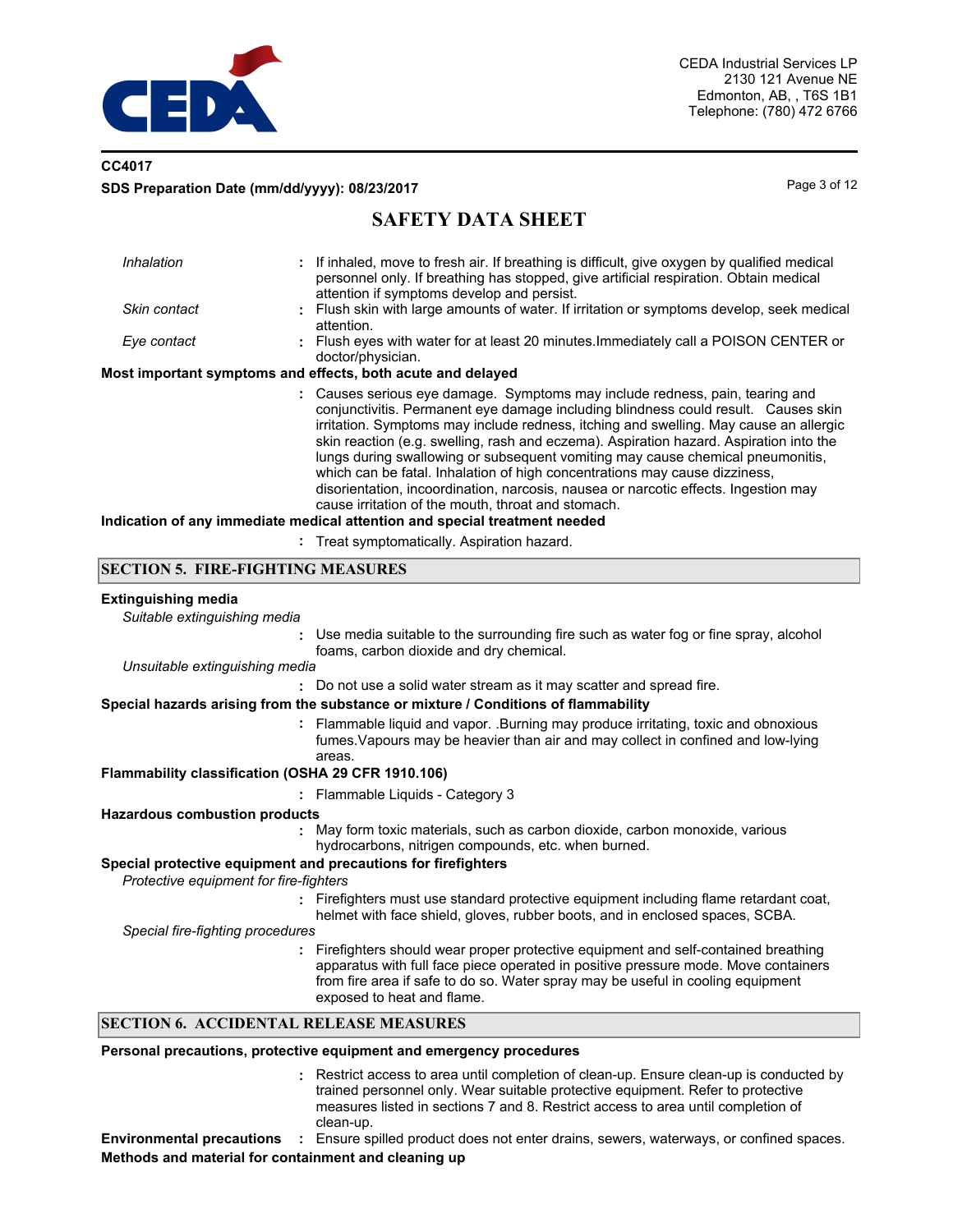

### **CC4017 SDS Preparation Date (mm/dd/yyyy): 08/23/2017** Page 4 of 12

# **SAFETY DATA SHEET**

Ventilate area of release. Stop spill or leak at source if safely possible. Dike for water **:** control. Use only non-sparking tools. Contain and absorb spilled liquid with non-combustible, inert absorbent material (e.g. sand), then place absorbent material into a container for later disposal (see Section 13).

#### **Special spill response procedures**

- **:** Contact appropriate local and provincial environmental authorities for assistance and/or reporting requirements.
	- US CERCLA Reportable quantity (RQ): See section 15.

### **SECTION 7. HANDLING AND STORAGE**

### **Precautions for safe handling**

|                                    | : Use only outdoors or in a well-ventilated area. Wear protective gloves and eye/face<br>protection. Avoid contact with eyes, skin and clothing. Keep away from incompatibles.<br>Wash thoroughly after handling. Avoid breathing mist or vapor. Persons with recurrent<br>skin eczema or sensitization problems should be excluded from working with this<br>product. Once a person is sensitized, no further exposure to the material that caused<br>the sensitization should be permitted. Keep away from flames and hot surfaces. - No<br>smoking. Use non-sparking tools and explosion-proof equipment. Keep container<br>tightly closed. Use explosion-proof electrical and ventilating equipment. Bond and<br>ground transfer containers and equipment. Take precautionary measures against<br>static discharges. |
|------------------------------------|--------------------------------------------------------------------------------------------------------------------------------------------------------------------------------------------------------------------------------------------------------------------------------------------------------------------------------------------------------------------------------------------------------------------------------------------------------------------------------------------------------------------------------------------------------------------------------------------------------------------------------------------------------------------------------------------------------------------------------------------------------------------------------------------------------------------------|
| <b>Conditions for safe storage</b> | : Store locked up. Store in a cool, dry, well-ventilated area. Storage area should be<br>clearly identified, clear of obstruction and accessible only to trained and authorized<br>personnel.                                                                                                                                                                                                                                                                                                                                                                                                                                                                                                                                                                                                                            |
| Incompatible materials             | : Strong acids ; Strong oxidizing agents (e.g. hydrogen peroxide, nitric acid)                                                                                                                                                                                                                                                                                                                                                                                                                                                                                                                                                                                                                                                                                                                                           |

### **SECTION 8. EXPOSURE CONTROLS / PERSONAL PROTECTION**

| <b>Exposure Limits:</b>                                                            |                  |                  |                                |             |
|------------------------------------------------------------------------------------|------------------|------------------|--------------------------------|-------------|
| <b>Chemical Name</b>                                                               |                  | <b>ACGIH TLV</b> | <b>OSHA PEL</b>                |             |
|                                                                                    | <b>TWA</b>       | <b>STEL</b>      | <b>PEL</b>                     | <b>STEL</b> |
| Hydrocarbons, terpene<br>processing by-products                                    | N/A <sub>v</sub> | N/Av             | N/Av                           | N/Av        |
| Benzenesulfonic acid,<br>C10-16-alkyl derivatives,<br>compounds with 2-Propanamine | N/A <sub>v</sub> | N/Av             | N/Av                           | N/Av        |
| 2-butoxyethanol                                                                    | 20 ppm           | N/Av             | 50 ppm (240)<br>$mg/m3$ (skin) | N/Av        |
| Nonylphenol, ethoxylated                                                           | N/A <sub>v</sub> | N/Av             | N/Av                           | N/Av        |

### **Exposure controls**

### **Ventilation and engineering measures**

|                               | : Use in a well-ventilated area. Use general or local exhaust ventilation to maintain air<br>concentrations below recommended exposure limits. Use explosion-proof electrical<br>and ventilating equipment.             |
|-------------------------------|-------------------------------------------------------------------------------------------------------------------------------------------------------------------------------------------------------------------------|
| <b>Respiratory protection</b> | : Use the indicated respiratory protection if the occupational exposure limit is exceeded<br>and/or in case of product release (dust and/or fumes). Advice should be sought from<br>respiratory protection specialists. |
| <b>Skin protection</b>        | : Wear protective gloves. Advice should be sought from glove suppliers.                                                                                                                                                 |
| Eye / face protection         | Wear eye/face protection. Wear safety glasses with side shields (or goggles).                                                                                                                                           |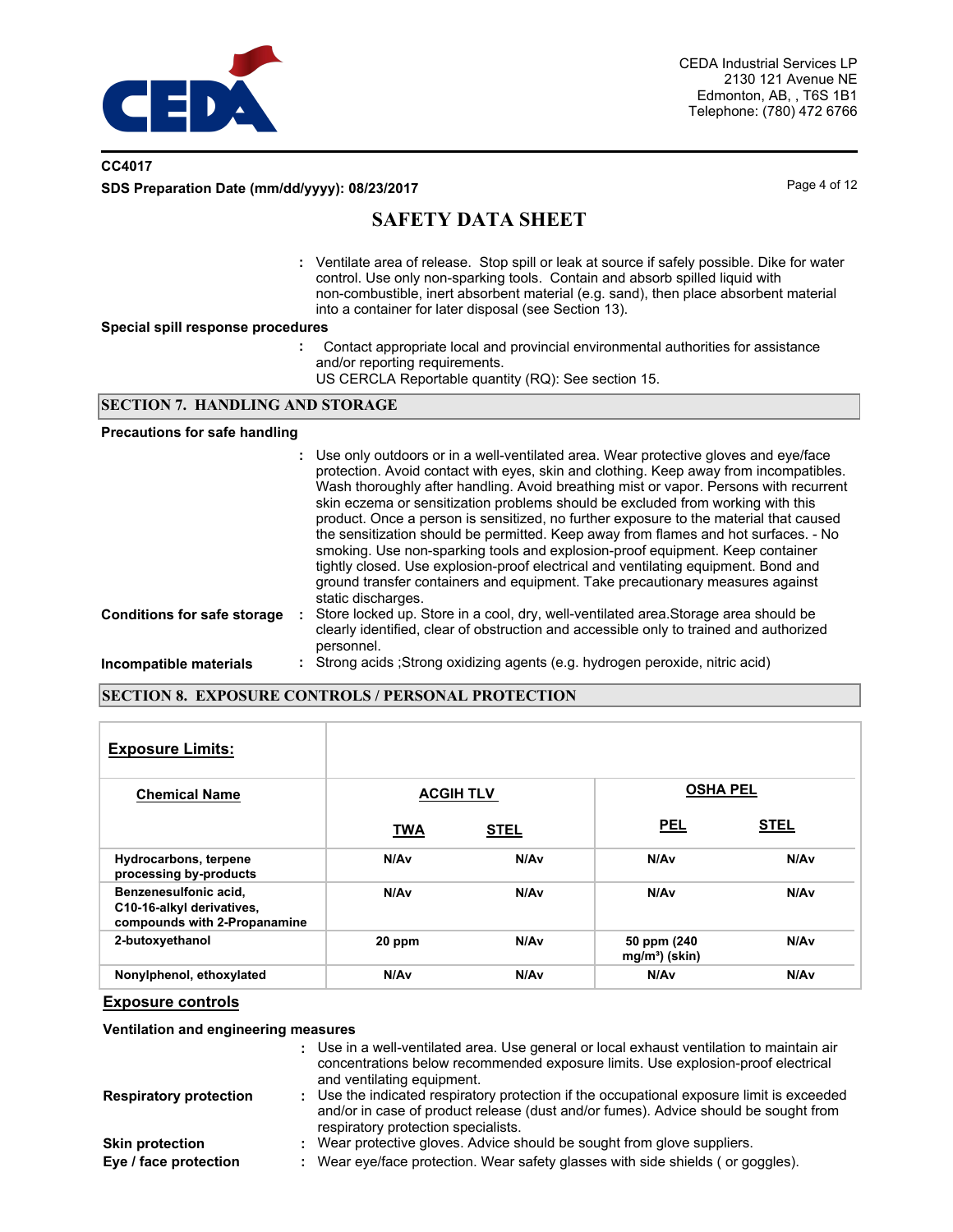

### **CC4017** SDS Preparation Date (mm/dd/yyyy): 08/23/2017 and the state of the page 5 of 12

# **SAFETY DATA SHEET**

|                                             | Other protective equipment : Wear sufficient clothing to prevent skin contact. Depending on conditions of use, an<br>impervious apron should be worn. An eyewash station and safety shower should be<br>made available in the immediate working area. |  |  |  |  |
|---------------------------------------------|-------------------------------------------------------------------------------------------------------------------------------------------------------------------------------------------------------------------------------------------------------|--|--|--|--|
| <b>General hygiene considerations</b>       |                                                                                                                                                                                                                                                       |  |  |  |  |
|                                             | Avoid contact with skin, eyes and clothing. Upon completion of work, wash hands<br>before eating, drinking, smoking or use of toilet facilities. Handle in accordance with<br>good industrial hygiene and safety practice.                            |  |  |  |  |
|                                             | <b>SECTION 9. PHYSICAL AND CHEMICAL PROPERTIES</b>                                                                                                                                                                                                    |  |  |  |  |
| <b>Appearance</b>                           | Clear amber or yellow liquid.                                                                                                                                                                                                                         |  |  |  |  |
| <b>Odour</b>                                | Citrus odour.                                                                                                                                                                                                                                         |  |  |  |  |
| <b>Odour threshold</b>                      | N/Av                                                                                                                                                                                                                                                  |  |  |  |  |
|                                             | 10.1                                                                                                                                                                                                                                                  |  |  |  |  |
| рH<br><b>Melting/Freezing point</b>         | $: < -35^{\circ}$ C                                                                                                                                                                                                                                   |  |  |  |  |
| Initial boiling point and boiling range     |                                                                                                                                                                                                                                                       |  |  |  |  |
|                                             |                                                                                                                                                                                                                                                       |  |  |  |  |
|                                             | Not available.                                                                                                                                                                                                                                        |  |  |  |  |
| <b>Flash point</b>                          | $45^{\circ}$ C                                                                                                                                                                                                                                        |  |  |  |  |
| <b>Flashpoint (Method)</b>                  | Tag closed cup                                                                                                                                                                                                                                        |  |  |  |  |
| Evaporation rate (BuAe = 1)                 | Not available.                                                                                                                                                                                                                                        |  |  |  |  |
| Flammability (solid, gas)                   | : Not applicable.                                                                                                                                                                                                                                     |  |  |  |  |
| Lower flammable limit (% by vol.)           |                                                                                                                                                                                                                                                       |  |  |  |  |
|                                             | N/Ap                                                                                                                                                                                                                                                  |  |  |  |  |
| Upper flammable limit (% by vol.)           |                                                                                                                                                                                                                                                       |  |  |  |  |
|                                             | N/Ap                                                                                                                                                                                                                                                  |  |  |  |  |
| <b>Oxidizing properties</b>                 | Not applicable                                                                                                                                                                                                                                        |  |  |  |  |
| <b>Explosive properties</b>                 | Not applicable.                                                                                                                                                                                                                                       |  |  |  |  |
| Vapour pressure                             | Not available.                                                                                                                                                                                                                                        |  |  |  |  |
| <b>Vapour density</b>                       | Not available.                                                                                                                                                                                                                                        |  |  |  |  |
| Relative density / Specific gravity         |                                                                                                                                                                                                                                                       |  |  |  |  |
|                                             | 0.94                                                                                                                                                                                                                                                  |  |  |  |  |
| Solubility in water                         | Soluble.                                                                                                                                                                                                                                              |  |  |  |  |
| Other solubility(ies)                       | Not available.                                                                                                                                                                                                                                        |  |  |  |  |
|                                             | Partition coefficient: n-octanol/water or Coefficient of water/oil distribution                                                                                                                                                                       |  |  |  |  |
|                                             | N/Av                                                                                                                                                                                                                                                  |  |  |  |  |
| <b>Auto-ignition temperature</b>            | Not applicable.                                                                                                                                                                                                                                       |  |  |  |  |
| Decomposition temperature :                 | Not available.                                                                                                                                                                                                                                        |  |  |  |  |
| <b>Viscosity</b>                            | Not available.                                                                                                                                                                                                                                        |  |  |  |  |
| Volatiles (% by weight)                     | Not available.                                                                                                                                                                                                                                        |  |  |  |  |
| <b>Volatile organic Compounds (VOC's)</b>   |                                                                                                                                                                                                                                                       |  |  |  |  |
|                                             | N/Av                                                                                                                                                                                                                                                  |  |  |  |  |
| Absolute pressure of container              |                                                                                                                                                                                                                                                       |  |  |  |  |
|                                             | N/Ap                                                                                                                                                                                                                                                  |  |  |  |  |
| <b>Flame projection length</b>              | N/Ap                                                                                                                                                                                                                                                  |  |  |  |  |
| Other physical/chemical comments            |                                                                                                                                                                                                                                                       |  |  |  |  |
|                                             | None known or reported by the manufacturer.                                                                                                                                                                                                           |  |  |  |  |
|                                             |                                                                                                                                                                                                                                                       |  |  |  |  |
| <b>SECTION 10. STABILITY AND REACTIVITY</b> |                                                                                                                                                                                                                                                       |  |  |  |  |

| Reactivity                | This product is not reactive.               |
|---------------------------|---------------------------------------------|
| <b>Chemical stability</b> | Material is stable under normal conditions. |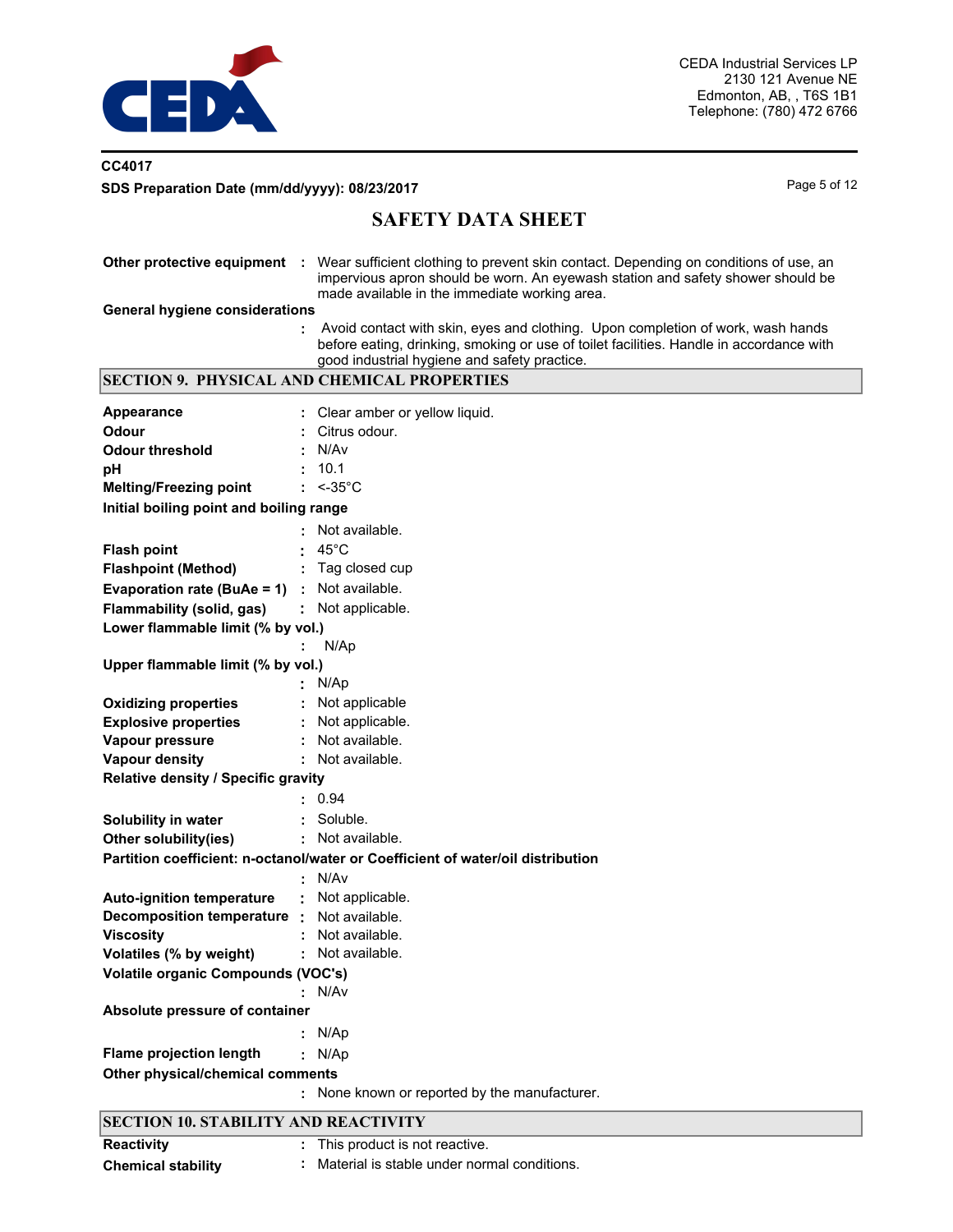

### **CC4017 SDS Preparation Date (mm/dd/yyyy): 08/23/2017** Page 6 of 12

# **SAFETY DATA SHEET**

### **Possibility of hazardous reactions**

**:** No dangerous reaction known under conditions of normal use.

- **:** Avoid contact with incompatible materials. Do not use in areas without adequate
- ventilation. Keep away from heat, sparks and open flame. **Incompatible materials :** See Section 7 (Handling and Storage) for further details.

**Hazardous decomposition products**

**Conditions to avoid** 

None known, refer to hazardous combustion products in Section 5. **:**

### **SECTION 11. TOXICOLOGICAL INFORMATION**

### **Information on likely routes of exposure:**

| Routes of entry inhalation         | : YFS |
|------------------------------------|-------|
| Routes of entry skin & eye         | : YFS |
| Routes of entry Ingestion          | : YFS |
| Routes of exposure skin absorption |       |

**:** NO

### **Potential Health Effects:**

### **Signs and symptoms of short-term (acute) exposure**

*Sign and symptoms Inhalation*

|                                                  | May cause respiratory irritation. Symptoms may include sore throat, running nose and<br>shortness of breath. Inhalation of high concentrations may cause dizziness,<br>disorientation, incoordination, narcosis, nausea or narcotic effects.                                       |
|--------------------------------------------------|------------------------------------------------------------------------------------------------------------------------------------------------------------------------------------------------------------------------------------------------------------------------------------|
| Sign and symptoms ingestion                      |                                                                                                                                                                                                                                                                                    |
|                                                  | Ingestion may cause gastrointestinal irritation, nausea, vomiting and diarrhea.<br>Aspiration hazard. Aspiration hazard - material may cause lung inflammation or<br>damage if it enters lungs through vomiting or swallowing.                                                     |
| Sign and symptoms skin                           | : Causes skin irritation. Symptoms may include redness, itching and swelling.                                                                                                                                                                                                      |
| Sign and symptoms eyes                           | Causes serious eye damage. Symptoms may include redness, pain, tearing and<br>conjunctivitis. Permanent eye damage including blindness could result.                                                                                                                               |
| <b>Potential Chronic Health Effects</b>          |                                                                                                                                                                                                                                                                                    |
|                                                  | : Frequent or prolonged contact may dry the skin, leading to discomfort and dermatitis.                                                                                                                                                                                            |
| <b>Mutagenicity</b>                              | Not expected to be mutagenic in humans.                                                                                                                                                                                                                                            |
| Carcinogenicity                                  | : No components are listed as carcinogens by ACGIH, IARC, OSHA or NTP.                                                                                                                                                                                                             |
| <b>Reproductive effects &amp; Teratogenicity</b> |                                                                                                                                                                                                                                                                                    |
|                                                  | : Not expected to cause reproductive effects.                                                                                                                                                                                                                                      |
| <b>Sensitization to material</b>                 | This material is classified as hazardous under U.S. OSHA regulations (29CFR)<br>1910.1200) (Hazcom 2012) and Canadian WHMIS regulations (Hazardous Products<br>Regulations) (WHMIS 2015). Classification: Skin sensitization - Category 1A May<br>cause an allergic skin reaction. |
| Specific target organ effects :                  | This material is not classified as hazardous under U.S. OSHA regulations (29CFR<br>1910.1200) (Hazcom 2012) and Canadian WHMIS regulations (Hazardous Products<br>Regulations) (WHMIS 2015).                                                                                       |
| Medical conditions aggravated by overexposure    |                                                                                                                                                                                                                                                                                    |
|                                                  | : None known.                                                                                                                                                                                                                                                                      |
| <b>Synergistic materials</b>                     | : Not available.                                                                                                                                                                                                                                                                   |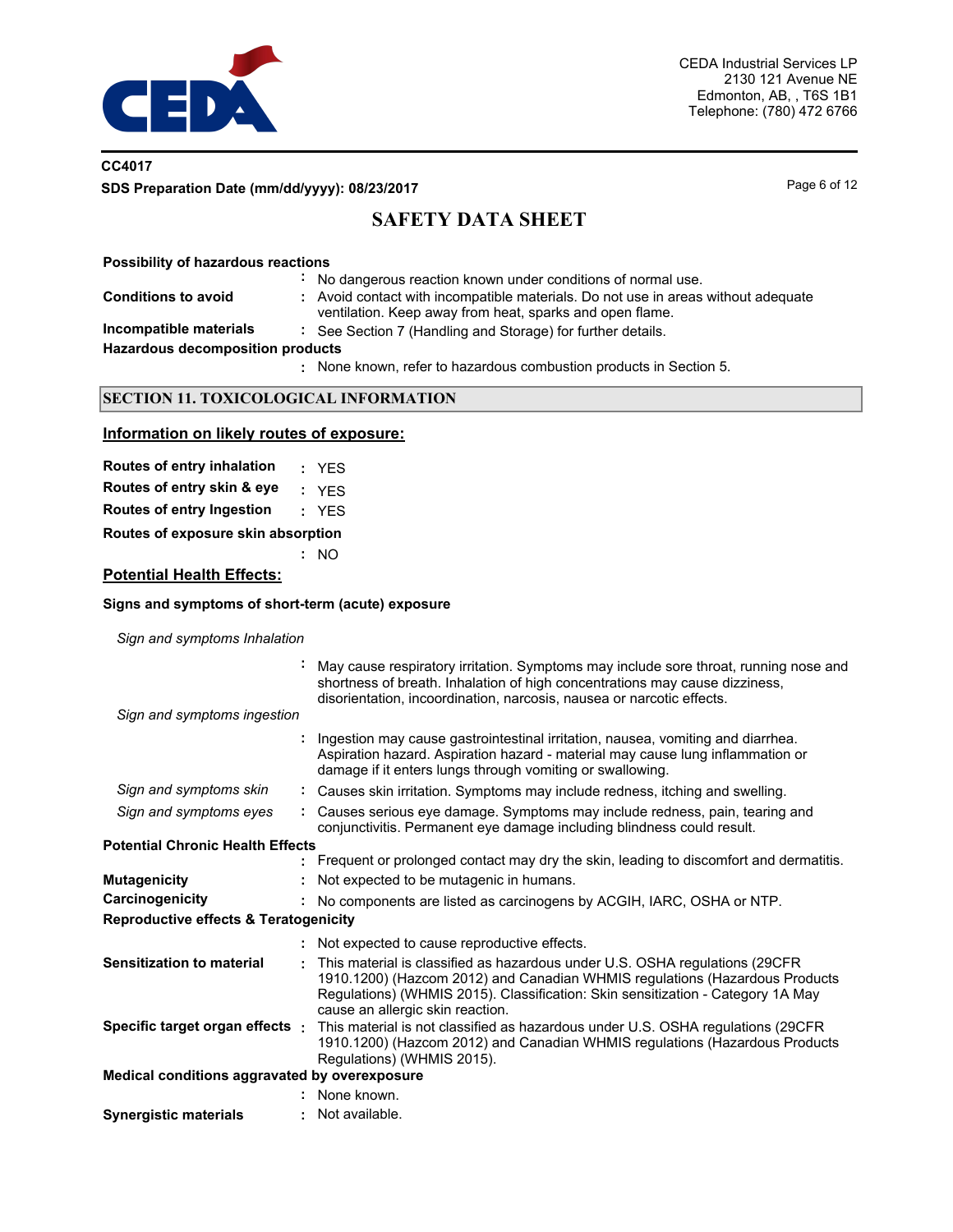

## **CC4017 SDS Preparation Date (mm/dd/yyyy): 08/23/2017** Page 7 of 12

# **SAFETY DATA SHEET**

There is no data available for this product.The calculated ATE values for this mixture are: **Toxicological data :**

ATE oral =3891.37 mg/kg

ATE dermal =3378.37 mg/kg ATE inhalation (vapours) = 21.53 mg/L

|                                                                                       | $LC_{50}(4hr)$                | LD <sub>50</sub> |                  |
|---------------------------------------------------------------------------------------|-------------------------------|------------------|------------------|
| <b>Chemical name</b>                                                                  | inh, rat                      | (Oral, rat)      | (Rabbit, dermal) |
| Hydrocarbons, terpene<br>processing by-products                                       | N/A <sub>v</sub>              | N/Av             | N/Av             |
| Benzenesulfonic acid,<br>C10-16-alkyl derivatives,<br>compounds with<br>2-Propanamine | N/A <sub>v</sub>              | >2000 mg/kg      | N/Av             |
| 2-butoxyethanol                                                                       | 450 ppm (2.175 mg/L) (vapour) | 530 mg/kg        | 400 - 500 mg/kg  |
| Nonylphenol, ethoxylated                                                              | N/A <sub>v</sub>              | 1310 mg/kg       | 2000 mg/kg       |

**Other important toxicologica**l **hazards**

**:** None known or reported by the manufacturer.

### **SECTION 12. ECOLOGICAL INFORMATION**

**Ecotoxicity :**

 Not classified for hazards to the environment. However, this does not exclude the possibility that large or frequent spills can have a harmful or damaging effect on the environment.

*Ecotoxicity data:*

|                                                                                    |               | <b>Toxicity to Fish</b>             |                         |                 |  |  |
|------------------------------------------------------------------------------------|---------------|-------------------------------------|-------------------------|-----------------|--|--|
| Ingredients                                                                        | <b>CAS No</b> | LC50 / 96h                          | <b>NOEC / 21 day</b>    | <b>M</b> Factor |  |  |
| Hydrocarbons, terpene<br>processing by-products                                    | 68956-56-9    | 5.07 mg/L (Zebra fish)              | N/Av                    | None.           |  |  |
| Benzenesulfonic acid.<br>C10-16-alkyl derivatives,<br>compounds with 2-Propanamine | 68584-24-7    | N/Av                                | N/A <sub>v</sub>        | None.           |  |  |
| 2-butoxyethanol                                                                    | 111-76-2      | 1490 mg/L (Bluegill<br>sunfish)     | > 100 mg/L (Zebra fish) | None.           |  |  |
| Nonylphenol, ethoxylated                                                           | 9016-45-9     | 2.5 - 12.5 mg/L (Fathead<br>minnow) | N/Av                    | None.           |  |  |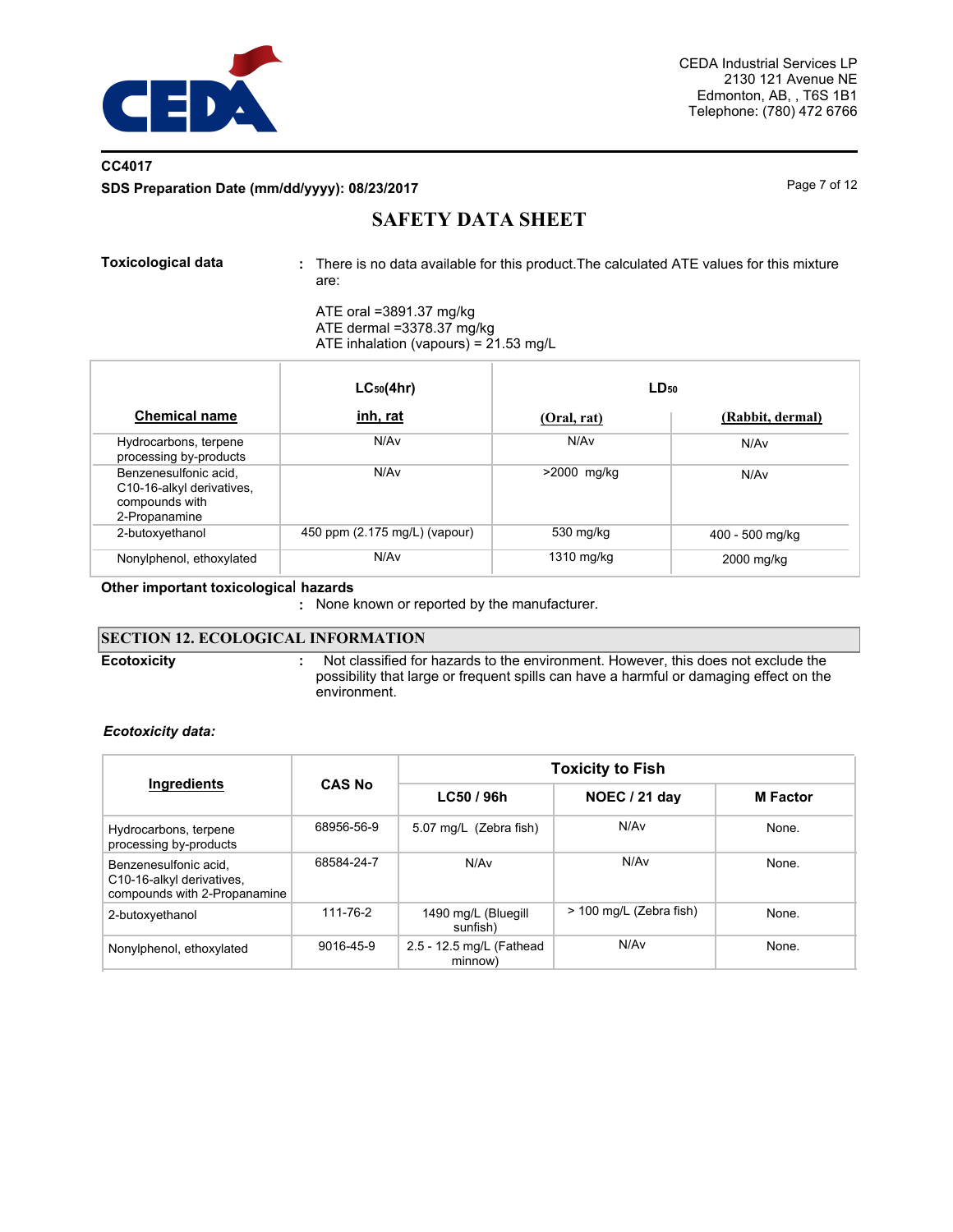

### **CC4017**

**SDS Preparation Date (mm/dd/yyyy): 08/23/2017** Page 8 of 12

# **SAFETY DATA SHEET**

| Ingredients                                                                        | <b>CAS No</b> | <b>Toxicity to Daphnia</b>  |               |                 |  |  |
|------------------------------------------------------------------------------------|---------------|-----------------------------|---------------|-----------------|--|--|
|                                                                                    |               | EC50 / 48h                  | NOEC / 21 day | <b>M</b> Factor |  |  |
| Hydrocarbons, terpene<br>processing by-products                                    | 68956-56-9    | 2.1mg/L (Daphnia<br>magna)  | N/Av          | None.           |  |  |
| Benzenesulfonic acid,<br>C10-16-alkyl derivatives,<br>compounds with 2-Propanamine | 68584-24-7    | N/Av                        | N/Av          | None.           |  |  |
| 2-butoxyethanol                                                                    | 111-76-2      | 835 mg/L (Daphnia<br>magna) | 100 mg/L      | None.           |  |  |
| Nonylphenol, ethoxylated                                                           | 9016-45-9     | 4.8 mg/L (Daphnia<br>magna) | N/Av          | None.           |  |  |

| Ingredients                                                                        | <b>CAS No</b> | <b>Toxicity to Algae</b>       |                   |                 |  |  |
|------------------------------------------------------------------------------------|---------------|--------------------------------|-------------------|-----------------|--|--|
|                                                                                    |               | EC50 / 96h or 72h              | NOEC / 96h or 72h | <b>M</b> Factor |  |  |
| Hydrocarbons, terpene<br>processing by-products                                    | 68956-56-9    | 3.081mg/L (Green algae)        | N/Av              | None.           |  |  |
| Benzenesulfonic acid.<br>C10-16-alkyl derivatives,<br>compounds with 2-Propanamine | 68584-24-7    | N/A <sub>v</sub>               | N/A <sub>v</sub>  | None.           |  |  |
| 2-butoxyethanol                                                                    | 111-76-2      | 911 mg/L/72hr (Green<br>algae) | 286 mg/L/72hr     | None.           |  |  |
| Nonylphenol, ethoxylated                                                           | 9016-45-9     | N/Av                           | N/Av              | None.           |  |  |

**Persistence and degradability**

No data is available on the product itself. **:**

**Bioaccumulation potential :** No data is available on the product itself. See the following data for ingredient information.

| <b>Components</b>                                                                                                   | Partition coefficient n-octanol/water (log Kow) | <b>Bioconcentration factor (BCF)</b> |
|---------------------------------------------------------------------------------------------------------------------|-------------------------------------------------|--------------------------------------|
| Hydrocarbons, terpene<br>processing by-products (CAS<br>68956-56-9)                                                 | 4.24                                            | N/A <sub>v</sub>                     |
| Benzenesulfonic acid.<br>C <sub>10</sub> -16-alkyl derivatives,<br>compounds with 2-Propanamine<br>(CAS 68584-24-7) | 3.16                                            | 1.2                                  |
| 2-butoxyethanol (CAS 111-76-2)                                                                                      | 0.8                                             | 0.97                                 |
| Nonylphenol, ethoxylated (CAS<br>$9016 - 45 - 9$                                                                    | 3.7                                             | < 0.2. < 1.4                         |
| <b>Mobility in soil</b><br><b>Other Adverse Environmental effects</b>                                               | : No data is available on the product itself.   |                                      |

No other adverse environmental effects (e.g. ozone depletion, photochemical ozone **:** creation potential, endocrine disruption, global warming potential) are expected from this component.

### **SECTION 13. DISPOSAL CONSIDERATIONS**

- 
- Handling for Disposal : Collect and reclaim or dispose in sealed containers at licensed waste disposal site.Dispose of contents/container in accordance with local/regional/national/international regulations.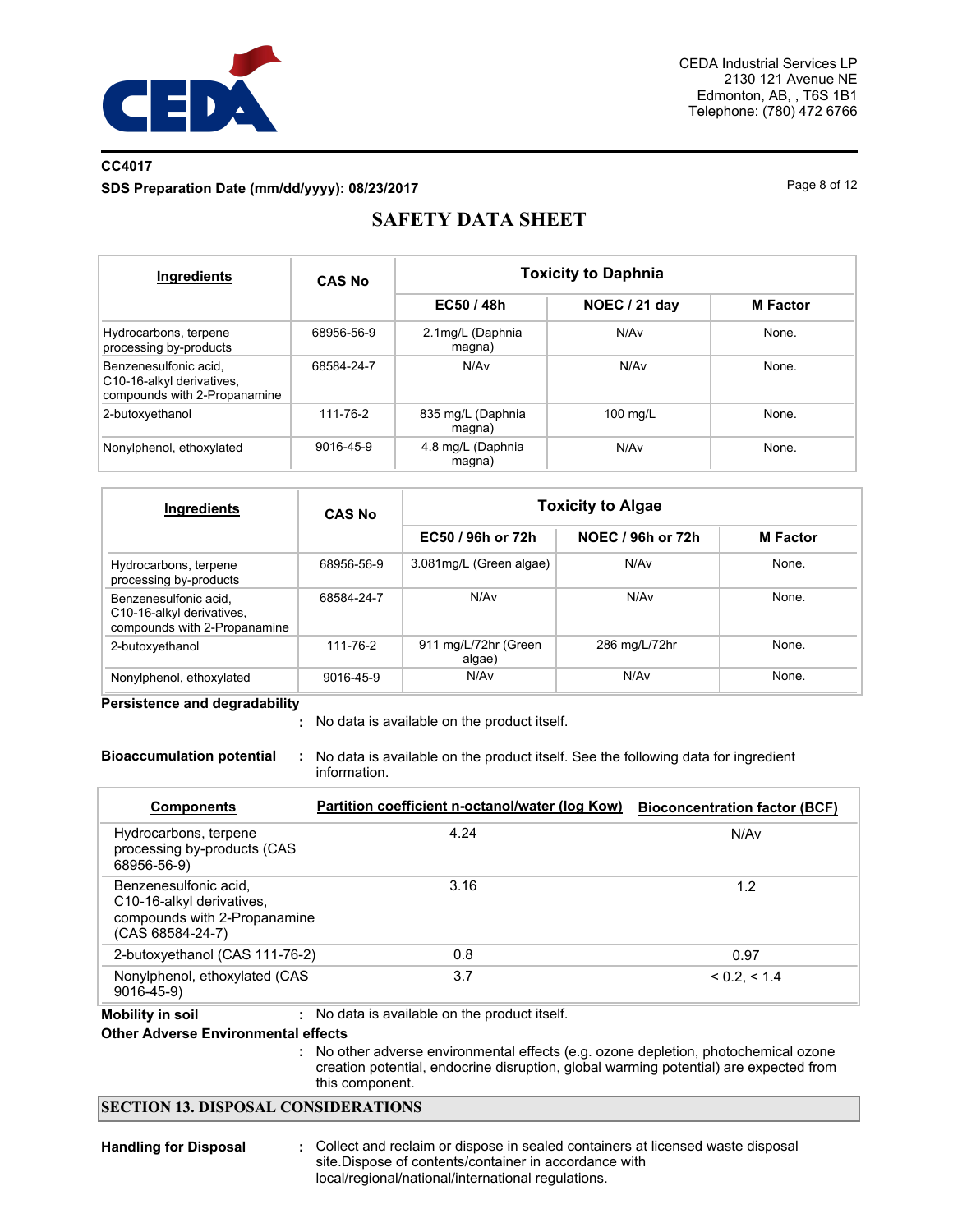

## **CC4017 SDS Preparation Date (mm/dd/yyyy): 08/23/2017** Page 9 of 12

# **SAFETY DATA SHEET**

| <b>Methods of Disposal</b> | Dispose in accordance with all applicable federal, state, provincial and local<br>regulations.                                                                                                                                                                                                                                                                                                   |
|----------------------------|--------------------------------------------------------------------------------------------------------------------------------------------------------------------------------------------------------------------------------------------------------------------------------------------------------------------------------------------------------------------------------------------------|
| <b>RCRA</b>                | : If this product, as supplied, becomes a waste in the United States, it may meet the<br>criteria of a hazardous waste as defined under RCRA, Title 40 CFR 261. It is the<br>responsibility of the waste generator to determine the proper waste identification and<br>disposal method. For disposal of unused or waste material, check with local, state and<br>federal environmental agencies. |

### **SECTION 14. TRANSPORT INFORMATION**

| <b>Regulatory</b><br><b>Information</b>              | <b>UN Number</b>                       | UN proper shipping name                                                                                                                                          | <b>Transport</b><br>hazard<br>class(es) | Packing<br>Group | Label |  |  |
|------------------------------------------------------|----------------------------------------|------------------------------------------------------------------------------------------------------------------------------------------------------------------|-----------------------------------------|------------------|-------|--|--|
| 49CFR/DOT                                            | <b>UN2319</b>                          | TERPENE HYDROCARBONS, N.O.S.                                                                                                                                     | 3                                       | III              |       |  |  |
| 49CFR/DOT<br><b>Additional</b><br>information        |                                        | May be shipped as a Limited Quantity when transported in containers no larger than 5 L (1.3 gallons); in packages not<br>exceeding 30 kg (66 pounds) gross mass. |                                         |                  |       |  |  |
| <b>ICAO/IATA</b>                                     | <b>UN2319</b>                          | Terpene hydrocarbons, n.o.s.                                                                                                                                     | 3                                       | III              |       |  |  |
| <b>ICAO/IATA</b><br><b>Additional</b><br>information | Refer to ICAO/IATA Packing Instruction |                                                                                                                                                                  |                                         |                  |       |  |  |
| <b>TDG</b>                                           | <b>UN2319</b>                          | TERPENE HYDROCARBONS, N.O.S.                                                                                                                                     | 3                                       | III              |       |  |  |
| <b>TDG</b><br><b>Additional</b><br>information       | exceeding 30 kg gross mass.            | May be shipped as Limited Quantity when transported in containers no larger than 5.0 Litres; in packages not                                                     |                                         |                  |       |  |  |
| <b>IMDG</b>                                          | <b>UN2319</b>                          | TERPENE HYDROCARBONS, N.O.S.                                                                                                                                     | 3                                       | Ш                |       |  |  |
| <b>IMDG</b><br><b>Additional</b><br>information      |                                        | Consult the IMDG regulations for exceptions.                                                                                                                     |                                         |                  |       |  |  |

**Special precautions for user :** None known or reported by the manufacturer.

**Environmental hazards : This substance does not meet the criteria for an environmentally hazardous substance** according to the IMDG Code. See ECOLOGICAL INFORMATION, Section 12.

**Transport in bulk according to Annex II of MARPOL 73/78 and the IBC Code**

**:** Not available.

### **SECTION 15 - REGULATORY INFORMATION**

### **US Federal Information:**

Components listed below are present on the following U.S. Federal chemical lists: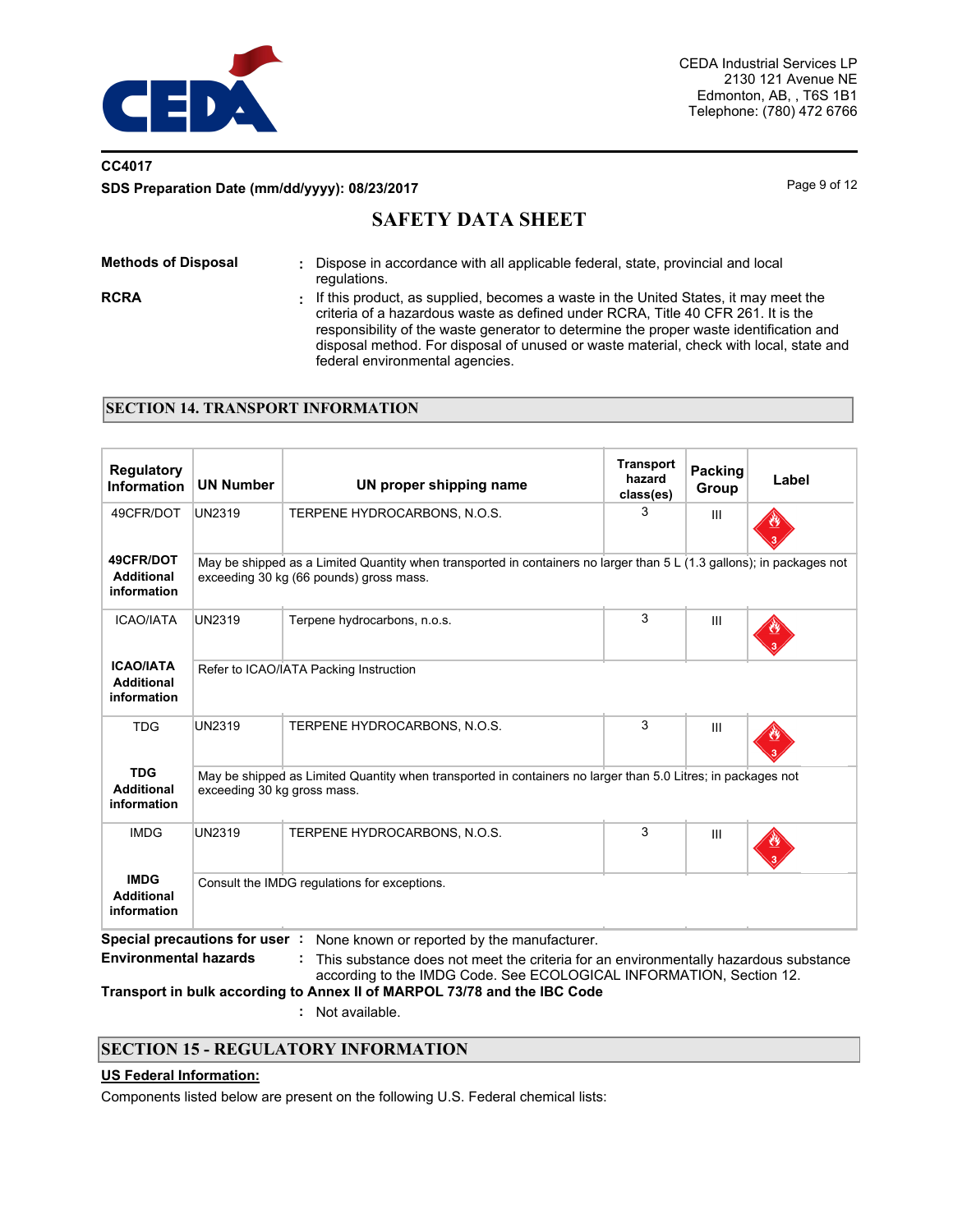

### **CC4017 SDS Preparation Date (mm/dd/yyyy): 08/23/2017** Page 10 of 12

|                                                                                       |            | <b>TSCA</b> | <b>CERCLA</b><br>Reportable       | <b>SARA TITLE III:</b><br>Sec. 302.<br><b>Extremely</b> | SARA TITLE III: Sec. 313, 40 CFR<br>372, Specific Toxic Chemical |                             |  |
|---------------------------------------------------------------------------------------|------------|-------------|-----------------------------------|---------------------------------------------------------|------------------------------------------------------------------|-----------------------------|--|
| Ingredients                                                                           | CAS#       | Inventory   | Quantity(RQ) (40<br>CFR 117.302): | <b>Hazardous</b><br>Substance, 40<br><b>CFR 355:</b>    | <b>Toxic Chemical</b>                                            | de minimus<br>Concentration |  |
| Hydrocarbons, terpene<br>processing by-products                                       | 68956-56-9 | Yes         | N/Ap                              | N/A <sub>v</sub>                                        | <b>No</b>                                                        | N/Ap                        |  |
| Benzenesulfonic acid.<br>C10-16-alkyl derivatives,<br>compounds with<br>2-Propanamine | 68584-24-7 | Yes         | N/Ap                              | N/Av                                                    | <b>No</b>                                                        | N/Ap                        |  |
| 2-butoxyethanol                                                                       | 111-76-2   | Yes         | None.                             | None.                                                   | <b>No</b>                                                        | N/AD                        |  |
| Nonylphenol, ethoxylated                                                              | 9016-45-9  | Yes         | None.                             | None.                                                   | No                                                               | N/Ap                        |  |

# **SAFETY DATA SHEET**

 SARA TITLE III: Sec. 311 and 312, SDS Requirements, 40 CFR 370 Hazard Classes: Flammable; Eye Damage Skin irritation; Skin sensitization ; Aspiration hazard. Under SARA Sections 311 and 312, the EPA has established threshold quantities for the reporting of hazardous chemicals. The current thresholds are 500 pounds or the threshold planning quantity (TPQ), whichever is lower, for extremely hazardous substances and 10,000 pounds for all other hazardous chemicals.

### **US State Right to Know Laws:**

The following chemicals are specifically listed by individual States:

| Ingredients                                                                           | CAS#       | <b>California Proposition 65</b> | <b>State "Right to Know" Lists</b> |                |           |           |                |                |           |
|---------------------------------------------------------------------------------------|------------|----------------------------------|------------------------------------|----------------|-----------|-----------|----------------|----------------|-----------|
|                                                                                       |            | Listed                           | <b>Type of Toxicity</b>            | CA             | <b>MA</b> | <b>MN</b> | <b>NJ</b>      | PA             | <b>RI</b> |
| Hydrocarbons, terpene<br>processing by-products                                       | 68956-56-9 | No                               | N/Ap                               | No             | No        | <b>No</b> | <b>No</b>      | <b>No</b>      | No.       |
| Benzenesulfonic acid.<br>C10-16-alkyl derivatives.<br>compounds with<br>2-Propanamine | 68584-24-7 | No                               | N/Ap                               | N <sub>o</sub> | No        | <b>No</b> | N <sub>o</sub> | <b>No</b>      | No.       |
| 2-butoxyethanol                                                                       | 111-76-2   | No                               | N/Ap                               | Yes            | Yes       | Yes       | Yes            | Yes            | Yes       |
| Nonylphenol, ethoxylated                                                              | 9016-45-9  | No                               | N/Ap                               | No             | No        | <b>No</b> | N <sub>o</sub> | N <sub>0</sub> | No        |

### **Canadian Information:**

WHMIS information: Refer to Section 2 for a WHMIS Classification for this product.

 Canadian Environmental Protection Act (CEPA) information: All ingredients listed appear on the Domestic Substances List (DSL).

### **International Information:**

Components listed below are present on the following International Inventory list: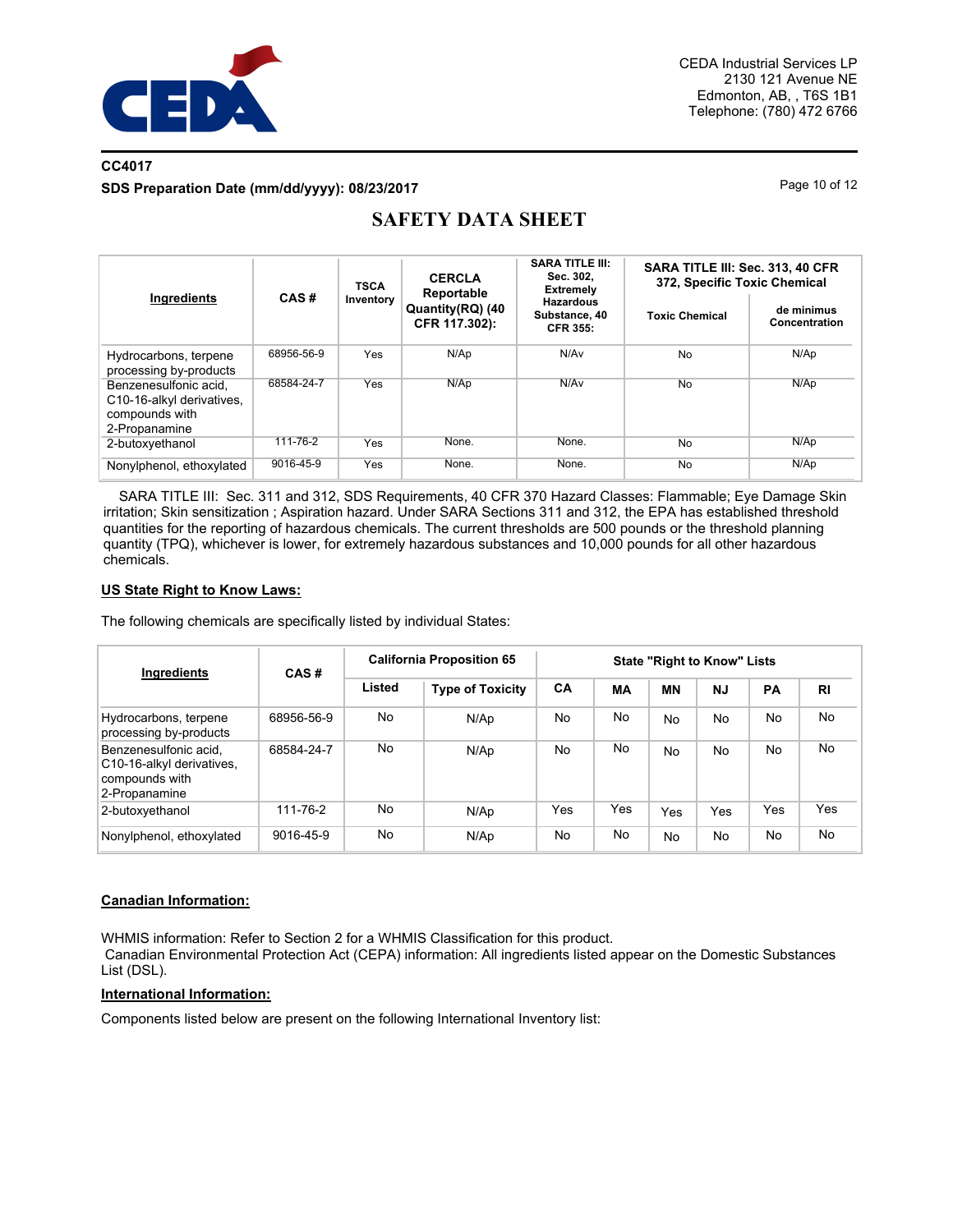

# **CC4017 SDS Preparation Date (mm/dd/yyyy): 08/23/2017** Page 11 of 12

# **SAFETY DATA SHEET**

| Ingredients                                                                           | CAS#       | European<br><b>EINECs</b> | Australia<br><b>AICS</b> | <b>Philippines</b><br><b>PICCS</b> | <b>Japan ENCS</b>    | Korea<br><b>KECI/KECL</b> | China<br><b>IECSC</b> | NewZealand<br>IOC.                                  |
|---------------------------------------------------------------------------------------|------------|---------------------------|--------------------------|------------------------------------|----------------------|---------------------------|-----------------------|-----------------------------------------------------|
| Hydrocarbons, terpene<br>processing by-products                                       | 68956-56-9 | 273-309-3                 | Present                  | Present                            | N/Av                 | KE-20100                  | Present               | N/Av                                                |
| Benzenesulfonic acid,<br>C10-16-alkyl derivatives,<br>compounds with<br>2-Propanamine | 68584-24-7 | 271-531-5                 | Present                  | N/Av                               | N/Av                 | N/Av                      | N/Av                  | N/Av                                                |
| 2-butoxyethanol                                                                       | 111-76-2   | 203-905-0                 | Present                  | Present                            | $(7)-97$ ; $(2)-407$ | KE-04134                  | Present               | HSR001154                                           |
| Nonylphenol, ethoxylated                                                              | 9016-45-9  | 500-024-6                 | Present                  | Present                            | $(7)-172$            | KE-26244                  | Present               | HSR003054:<br>HSR006598.<br>HSR006618<br>(dilution) |

# **SECTION 16. OTHER INFORMATION**

| Legend            | : ACGIH: American Conference of Governmental Industrial Hygienists<br><b>CAS: Chemical Abstract Services</b> |
|-------------------|--------------------------------------------------------------------------------------------------------------|
|                   | CERCLA: Comprehensive Environmental Response, Compensation, and Liability Act                                |
|                   | of 1980                                                                                                      |
|                   | CFR: Code of Federal Regulations                                                                             |
|                   | CSA: Canadian Standards Association                                                                          |
|                   | DOT: Department of Transportation                                                                            |
|                   | EPA: Environmental Protection Agency                                                                         |
|                   | HMIS: Hazardous Materials Identification System<br>HSDB: Hazardous Substances Data Bank                      |
|                   | IARC: International Agency for Research on Cancer                                                            |
|                   | Inh: Inhalation                                                                                              |
|                   | LC: Lethal Concentration                                                                                     |
|                   | LD: Lethal Dose                                                                                              |
|                   | MN: Minnesota                                                                                                |
|                   | N/Ap: Not Applicable                                                                                         |
|                   | N/Av: Not Available                                                                                          |
|                   | NFPA: National Fire Protection Association                                                                   |
|                   | NIOSH: National Institute of Occupational Safety and Health                                                  |
|                   | NJ: New Jersey                                                                                               |
|                   | NTP: National Toxicology Program                                                                             |
|                   | OECD: Organisation for Economic Co-operation and Development                                                 |
|                   | OSHA: Occupational Safety and Health Administration                                                          |
|                   | PA: Pennsylvania                                                                                             |
|                   | PEL: Permissible exposure limit                                                                              |
|                   | RCRA: Resource Conservation and Recovery Act                                                                 |
|                   | RI: Rhode Island                                                                                             |
|                   | RTECS: Registry of Toxic Effects of Chemical Substances                                                      |
|                   | SARA: Superfund Amendments and Reauthorization Act                                                           |
|                   | STEL: Short Term Exposure Limit                                                                              |
|                   | TLV: Threshold Limit Values<br>TWA: Time Weighted Average                                                    |
|                   | WHMIS: Workplace Hazardous Materials Identification System                                                   |
| <b>References</b> | 1. ACGIH, Threshold Limit Values for Chemical Substances and Physical Agents &<br>÷.                         |
|                   | Biological Exposure Indices for 2016                                                                         |
|                   | 2. International Agency for Research on Cancer Monographs, searched 2017                                     |
|                   | 3. Canadian Centre for Occupational Health and Safety, CCInfoWeb databases,                                  |
|                   | 2017(Chempendium, HSDB and RTECs).                                                                           |
|                   | 4. Material Safety Data Sheets from manufacturer.                                                            |
|                   | 5. US EPA Title III List of Lists - 2017 version.                                                            |
|                   | 6. California Proposition 65 List - 2017 version.                                                            |
|                   | 7. OECD - The Global Portal to Information on Chemical Substances -<br>eChemPortal, 2017.                    |